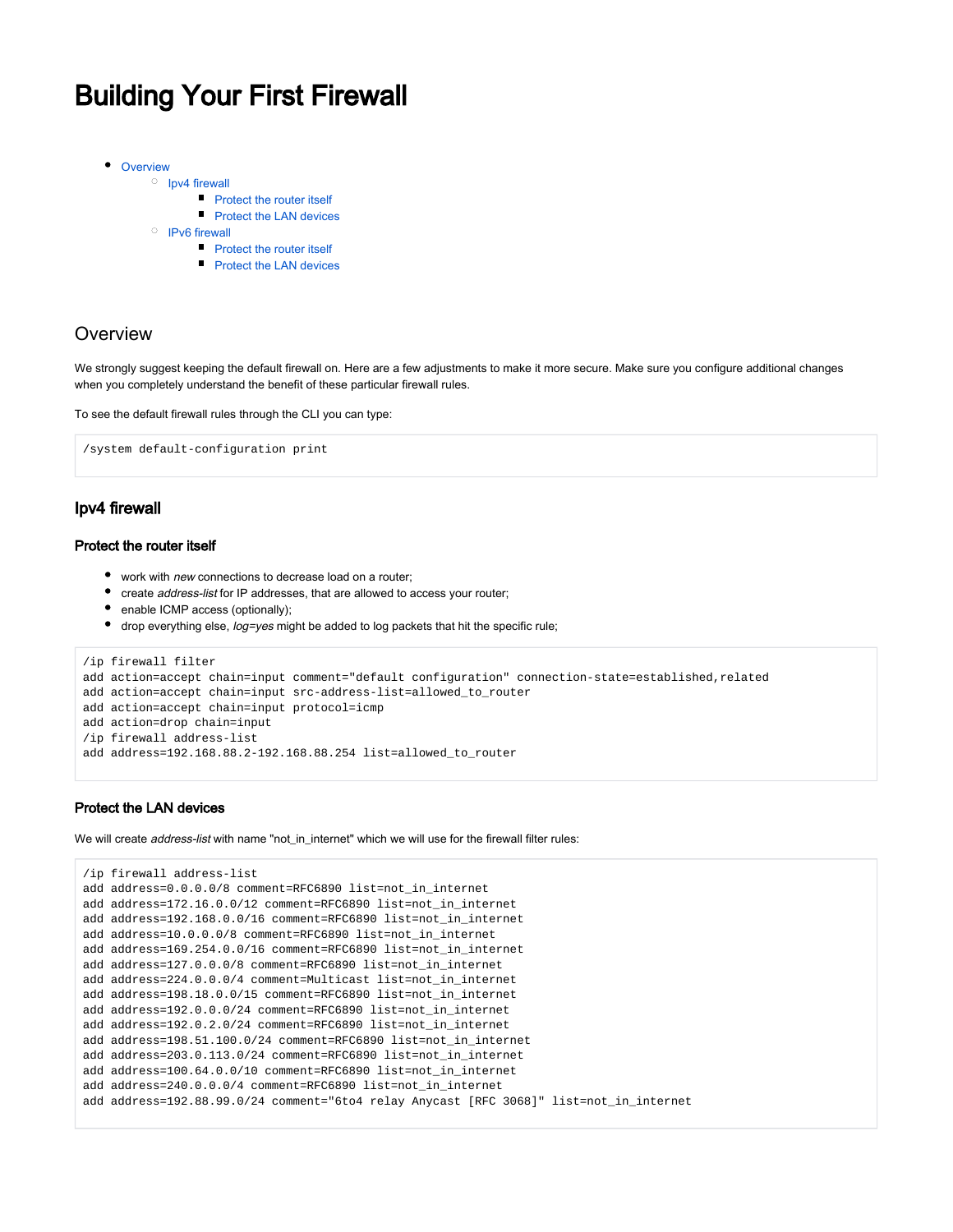Brief firewall filter rule explanation:

- packets with *connection-state=established,related* added to FastTrack for faster data throughput, firewall will work with new connections only;
- drop invalid connection and log them with prefix "invalid";
- drop attempts to reach not public addresses from your local network, apply address-list=not\_in\_internet before, "bridge" is local network interface, log=yes attempts with prefix "!public\_from\_LAN";
- drop incoming packets that are not NAT`ed, ether1 is public interface, log attempts with "!NAT" prefix;
- jump to ICMP chain to drop unwanted ICMP messages
- drop incoming packets from the Internet, which are not public IP addresses, ether1 is a public interface, log attempts with prefix "!public";
- drop packets from LAN that does not have LAN IP, 192.168.88.0/24 is local network used subnet;

```
/ip firewall filter
```
add action=fasttrack-connection chain=forward comment=FastTrack connection-state=established,related add action=accept chain=forward comment="Established, Related" connection-state=established,related add action=drop chain=forward comment="Drop invalid" connection-state=invalid log=yes log-prefix=invalid add action=drop chain=forward comment="Drop tries to reach not public addresses from LAN" dst-addresslist=not\_in\_internet in-interface=bridge log=yes log-prefix=!public\_from\_LAN out-interface=!bridge add action=drop chain=forward comment="Drop incoming packets that are not NAT`ted" connection-nat-state=!dstnat connection-state=new in-interface=ether1 log=yes log-prefix=!NAT add action=jump chain=forward protocol=icmp jump-target=icmp comment="jump to ICMP filters" add action=drop chain=forward comment="Drop incoming from internet which is not public IP" in-interface=ether1 log=yes log-prefix=!public src-address-list=not\_in\_internet add action=drop chain=forward comment="Drop packets from LAN that do not have LAN IP" in-interface=bridge log=yes log-prefix=LAN\_!LAN src-address=!192.168.88.0/24

#### Allow only needed icmp codes in "icmp" chain:

| ip firewall filter                                                         |
|----------------------------------------------------------------------------|
| add chain=icmp protocol=icmp icmp-options= $0:0$ action=accept $\setminus$ |
| comment="echo reply"                                                       |
| add chain=icmp protocol=icmp icmp-options=3:0 action=accept $\setminus$    |
| comment="net unreachable"                                                  |
| add chain=icmp protocol=icmp icmp-options=3:1 action=accept $\setminus$    |
| comment="host unreachable"                                                 |
| add chain=icmp protocol=icmp icmp-options=3:4 action=accept $\setminus$    |
| comment="host unreachable fragmentation required"                          |
| add chain=icmp protocol=icmp icmp-options=8:0 action=accept $\setminus$    |
| comment="allow echo request"                                               |
| add chain=icmp protocol=icmp icmp-options=11:0 action=accept $\setminus$   |
| comment="allow time exceed"                                                |
| add chain=icmp protocol=icmp icmp-options=12:0 action=accept $\setminus$   |
| comment="allow parameter bad"                                              |
| add chain=icmp action=drop comment="deny all other types"                  |

# <span id="page-1-0"></span>IPv6 firewall

### <span id="page-1-1"></span>Protect the router itself

Create an address-list from which you allow access to the device:

/ipv6 firewall address-list add address=fd12:672e:6f65:8899::/64 list=allowed

Brief IPv6 firewall filter rule explanation:

- work with new packets, accept established/related packets;
- drop link-local addresses from Internet(public) interface/interface-list;
- accept access to a router from link-local addresses, accept multicast addresses for management purposes, accept your source address-list for router access;
- drop anything else;